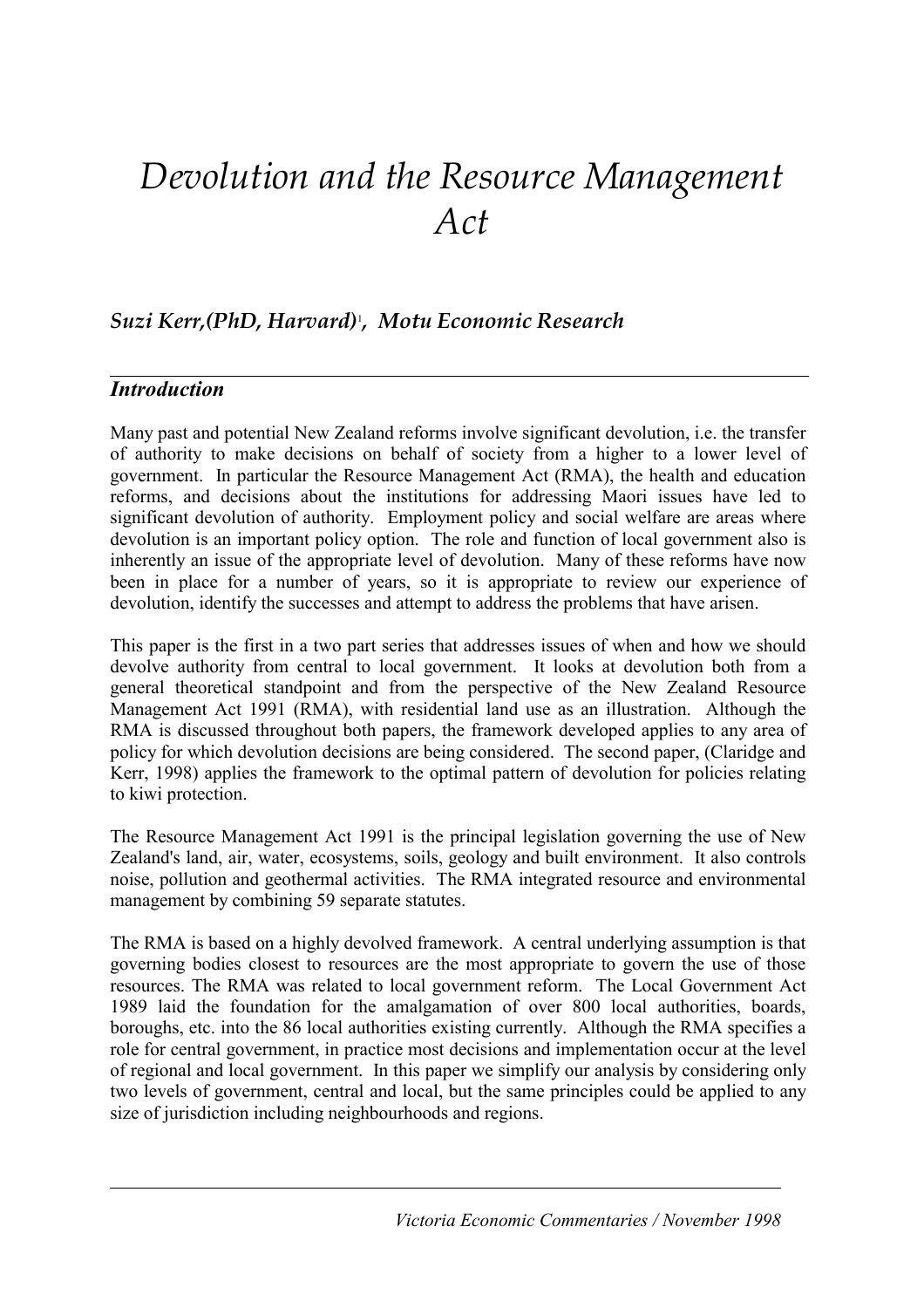The RMA has been promoted internationally as a leading example of integrated, enlightened resource management.<sup>2</sup> Its structure contrasts significantly with systems such as that in the United States that combines federal and state level regulation, and with many European systems that are heavily centralised within nations and are to a certain extent Europe-wide through the EU.<sup>3</sup> Understanding the effects of New Zealand's chosen form of regulation has implications within and beyond New Zealand.<sup>4</sup>

When should we devolve authority to regulate externalities and public goods from central to local government?<sup>5</sup> Three questions need to be answered.

- 1. What level of government should make social and political decisions about policy objectives?
- 2. What level of government should bear the costs of these decisions?
- 3. What level of government should implement them?

Devolution of authority must be considered together with arguments for and against decentralisation of implementation because they are often inseparable. Decentralisation occurs when a lower level of government acts as an agent implementing central government's objectives. In a pure decentralised system, local government merely carries out the instructions of central government in a non-discretionary way. In practice, political authority and implementation responsibility are not usually clearly distinguished and implementers often make real social decisions. Nevertheless, political/social decisions and implementation are conceptually distinct, and to understand the optimal allocation of authority and responsibility and the trade-offs involved in choosing them, we must keep them clearly separate in our analysis.

Devolution issues are complex and there are seldom 'pure' results, particularly in the case of such a wide-ranging policy area as resource management. Our conclusions about the RMA offer a mixture of solutions, from complementary policies that support the current structures to legislative adjustments to change the level of government.

With regard to the RMA, this paper concludes that the overall institutional structure is broadly appropriate for core land use, built environment and air and water quality issues. However, for some issues the current level of devolution and the concomitant funding and implementation structures create serious problems that need to be addressed by changing the level of government that addresses the issue. In many other cases either no optimal, problem-free structure exists, or achieving it would damage the cohesion of the overall regulatory structure. In these cases we can identify the inevitable conflicts and problems and propose policies complementary to the RMA to encourage the flow of information, skills and resources, reduce duplication of effort, and improve accountability and cooperation.

# *Why do we regulate resources?*

The fundamental problem with resources is that many of the property rights associated with them are not fully defined. Property rights need to be defined, transferrable and enforceable for efficient markets to function. Whenever property rights are incompletely defined or enforced, externalities and public good situations arise and resources will be allocated inefficiently without intervention. In addition, some actors will be able to claim the unallocated resources for their own use. This is an undemocratic, inequitable way to allocate resources that were previously held in common.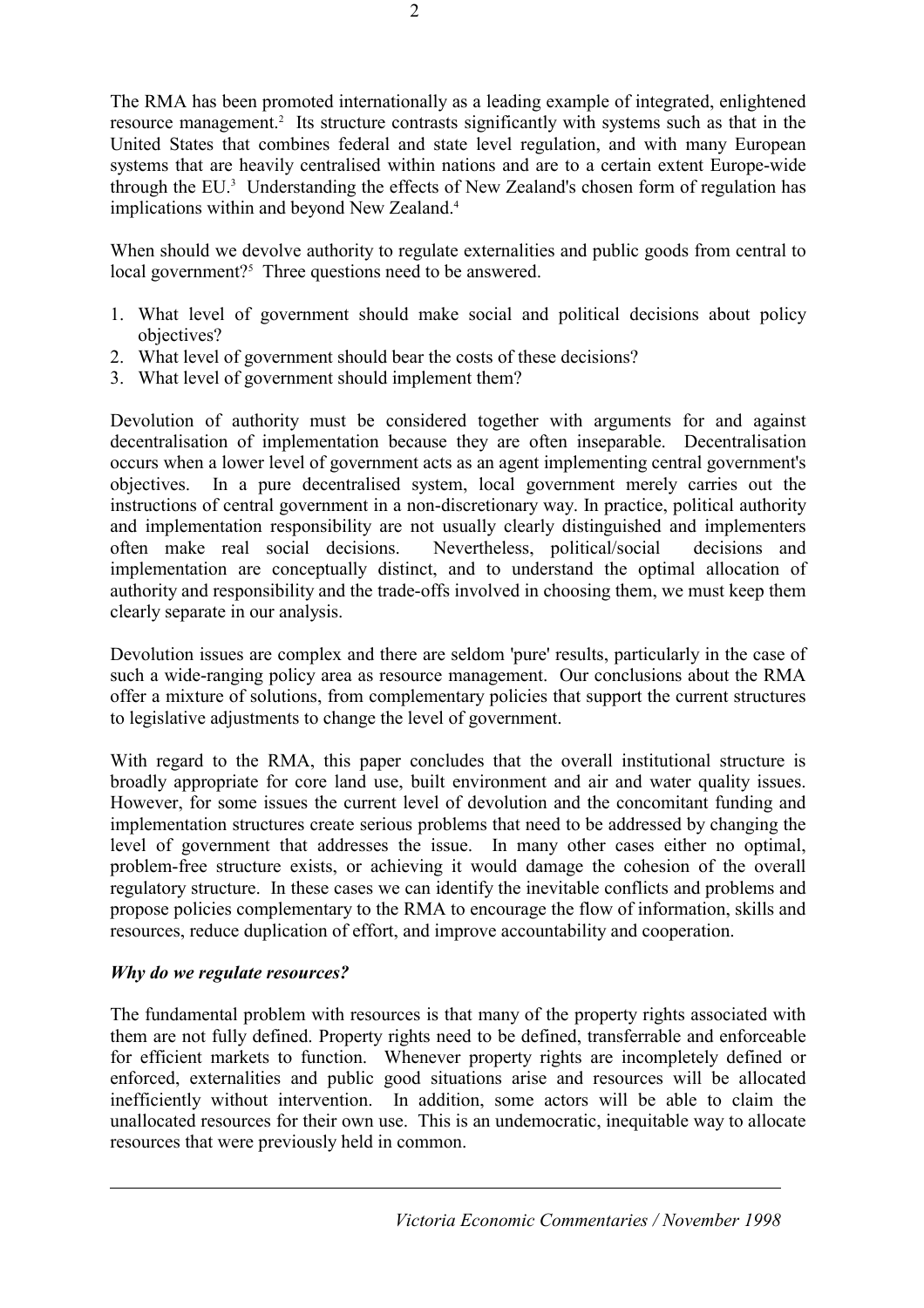In many instances private solutions are possible. Where transaction costs are low the Coase Theorem suggests that all that is necessary is for the State to define and enforce property rights then negotiation and the common law system will allocate resources efficiently (Coase, 1960). This is a very unintrusive form of regulation although defining previously uncertain property rights can be contentious. For example, regulation of non-public externalities (e.g. obstruction of private views) could be limited to defining property rights and reducing the transaction costs of negotiation among affected parties - also relatively unintrusive. On these issues local government can reduce transaction costs by certifying the credibility of information, recording and enforcing agreements and providing a forum for discussion.

There are, however, limits to private solutions to externalities that call for more invasive regulation by government. For which issues are the failures of these solutions sufficiently great that further government regulation is needed? Theory suggests that government should focus on regulating externalities that affect public goods and common property resources, particularly those that have the following characteristics:

- 1. Transaction costs are high due to information asymmetries or costs of coordination. This is often the case when an externality affects a large number of people, comes from several sources, or has effects over a number of years. Air pollution or community-wide amenities such as access to open space close to residential areas are good examples. In these situations it is unreasonable to expect all the affected parties to negotiate successfully.
- 2. Property rights cannot be allocated or enforced adequately. Some goods are inherently difficult to allocate, e.g. fish that migrate.<sup>6</sup> Some property rights are difficult to enforce, e.g. limited liability companies, dealing with risks of pollution rather than actual pollution may not take adequate precautions.
- 3. Some interests are not represented. This occurs with high coordination costs and large imbalances in resources for negotiation (it is likely to affect environmental groups, Maori, community groups, etc. who are negotiating with business).<sup>7</sup> Furthermore, future generations are unable to represent themselves and government may need to act as their agent.

In situations where private solutions are likely to fail, we need to consider public regulation to provide public goods and protect common resources.

# *Social Decision Making and Cost Bearing*

Efficient public good provision is difficult because government is unable to reveal private preferences for public goods. The values of many consumption goods, both public and private, are largely subjective, and dependent on individual preferences rather than having objective productive value. However, in the case of private goods, consumers reveal their private preferences and marginal valuations through their purchases. The level and allocation of private goods is Pareto efficient in a well-functioning market. No equivalent market mechanism exists to provide public goods, which makes it difficult to decide the efficient level of public goods.<sup>8</sup> In addition, no market forces provide incentives for efficient production.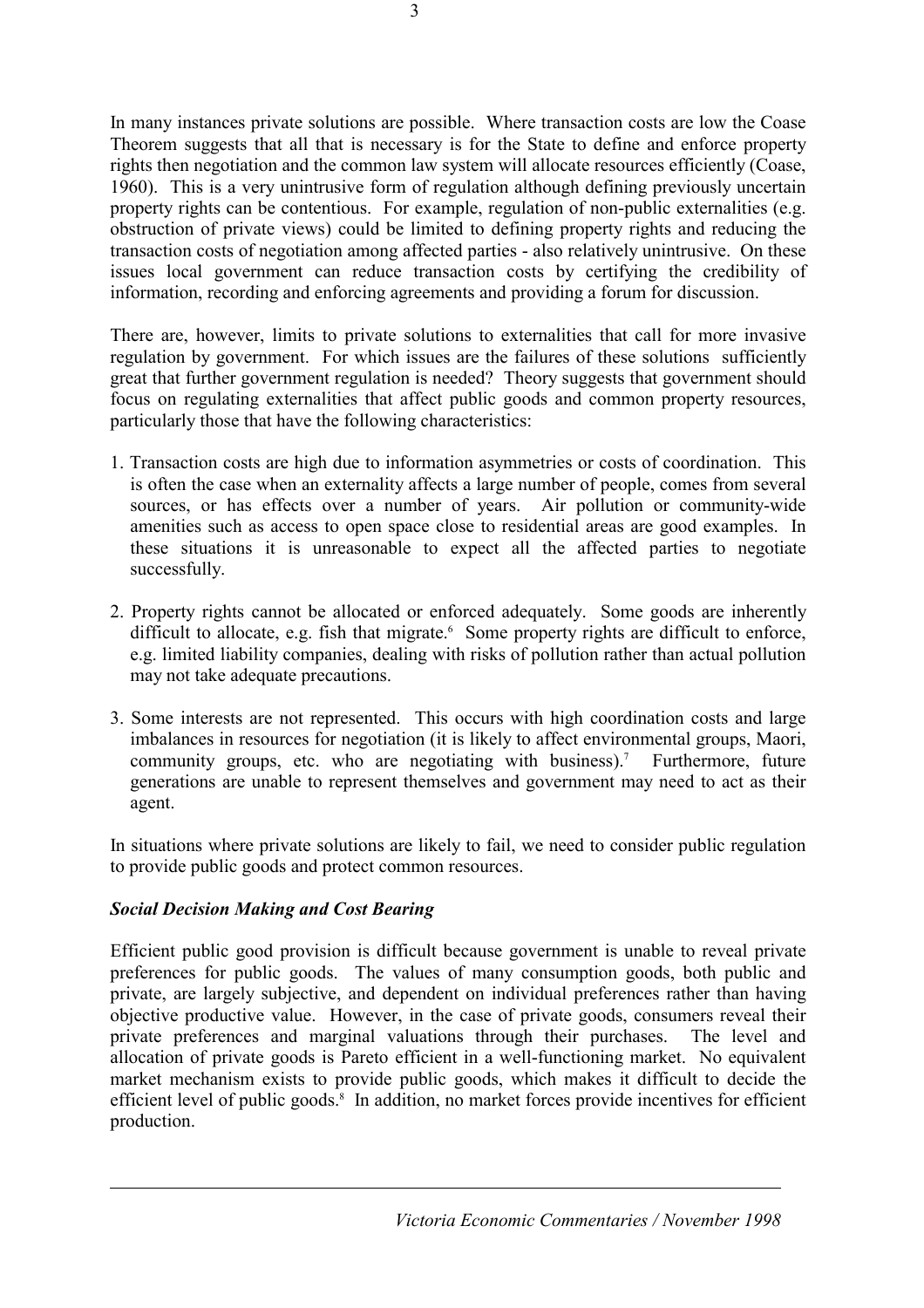People can reveal their preferences in two ways:

# *1. Through social choice mechanisms*

People express their preferences through voting or direct involvement in political processes, submissions, lobbying etc.<sup>9</sup> Social choice mechanisms are imperfect.<sup>10</sup> The democratic processes we use are inherently flawed. They are not always fair; concentrated interests, richer or more powerful groups are over-represented; minority opinions often receive no weight. Nor are democratic processes efficient; in voting, intense preferences are equally weighted with weak ones, and the 'median voter' determines the outcome.<sup>11</sup>

### *2. Devolution allows people to 'vote with their feet'*

If bundles of public goods and taxes vary among jurisdictions, people can reveal their preferences by choosing where they live. This form of preference revelation is captured in the Tiebout model (Tiebout,  $1956$ ).<sup>12</sup> It puts pressure on local authorities to offer public goods people want and to be efficient. The mechanism is limited by the costs of mobility, the limited number of choices available and the many other limitations on location choice, such as job locations.

Does devolution improve social choice mechanisms and lead to better preference revelation? What effect does mobility have on the efficacy of devolution? We have identified four principles for deciding when devolution of decision making is appropriate.

# *1. Informed decision-making*

The best decisions reflect all the relevant subjective and objective information; those who experience the effects should make the decisions. People with the skills and resources to access objective information should also be involved in decision making. The jurisdiction should ideally include all people who receive benefits.

# *2. Balanced decision making*

If people within the jurisdiction that makes the decision bear all benefits and costs, there are no interjurisdictional externalities that could lead to over or under-provision of the public good. Externalities could be environmental or they could be tax externalities, i.e. where one jurisdiction is able to impose financial costs on another.13 Decisions should therefore be located, where possible, within the jurisdiction of effects and costs. People who make decisions should be those who receive benefits, and who bear costs.14 Decision-making jurisdictions should ideally not be greater than the area that bears costs.

# *3. Appropriately diverse decision-making*

If the decision-making jurisdiction is larger than the area where physical effects are felt, preferences can be revealed and no environmental externalities occur but another problem arises.15 If central government makes policy it tends to have one policy, which applies to the entire country even where multiple policies are possible.16 Central government has a heterogeneous constituency, so if preferences are also heterogeneous, few people will be highly satisfied by the level of tax and public good chosen. If people have very different preferences they will prefer very different policies. Matching the level of decisions to the level of benefits allows appropriate diversity in policies; it permits heterogeneous local policies where effects are local and preferences are heterogeneous and avoids them where they are inappropriate because effects are felt beyond the local level.

#### *4. Cost-effective decision making*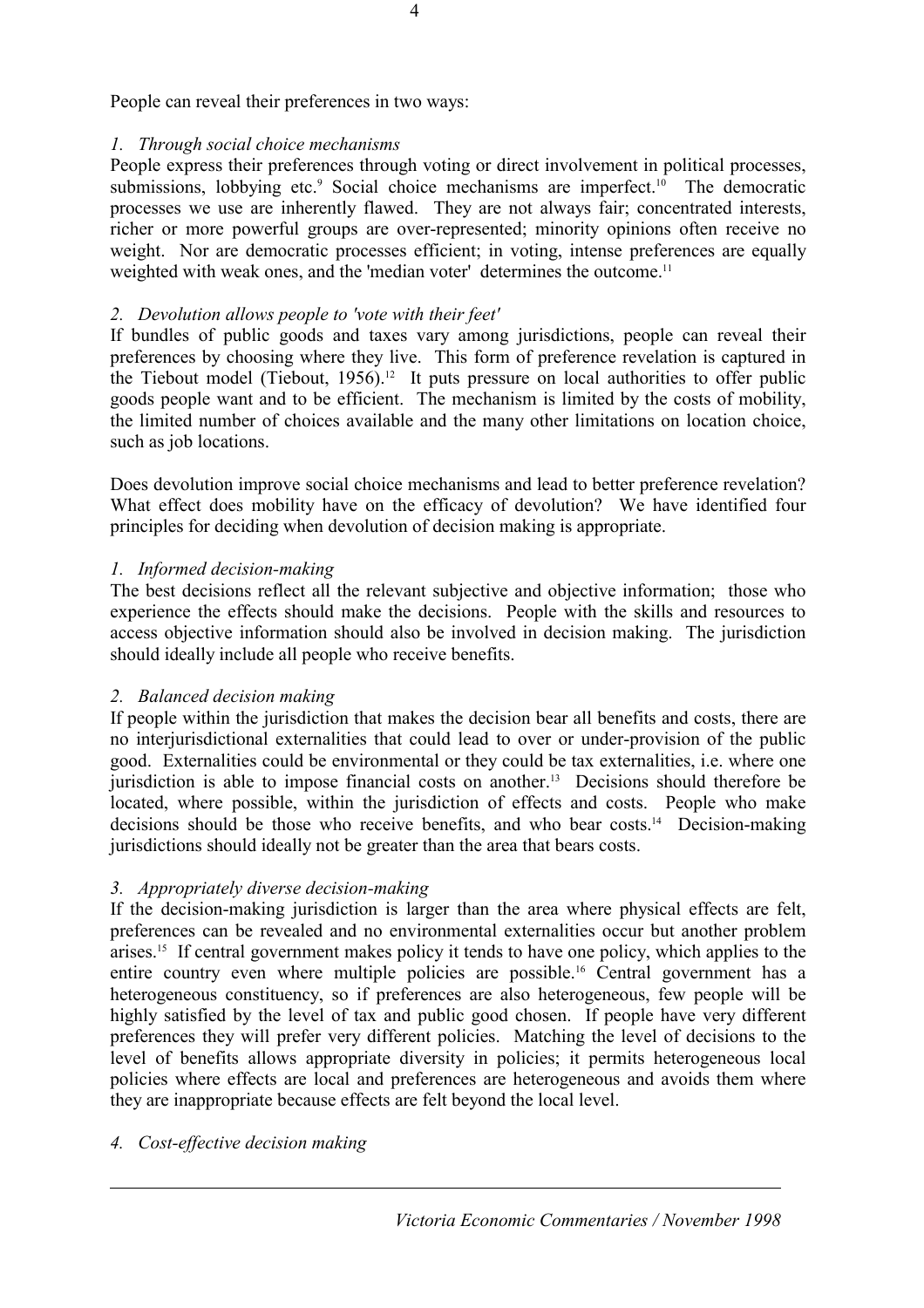Where costs of decision making are high and preferences are relatively homogeneous, national policies can save considerably on duplication costs without much cost from having standardised policies. The location of decision making must be informed by considerations of cost effectiveness.

The Tiebout model suggests that having multiple jurisdictions better reflects heterogeneous preferences and improves accountability; devolution allows people to vote with their feet. The possibility of mobility makes it more important, however, to match costs and benefits within a jurisdiction so that people cannot avoid costs while still receiving benefits by moving out of the jurisdiction. Mobility also has implications for the role of government at the local level. For example, local governments cannot effectively redistribute income without inducing out-migration by rich people and in-migration by the poor.

Up until now we have implicitly assumed that each level of government is equally accountable to its constituents in terms of social decision making. If, for example, we consider local government to be inherently unaccountable, or irredeemably inefficient, we may prefer central decision-making despite the other advantages of local government. In addition, we have only concerned ourselves with the outcomes of the political process, not the process itself. In spite of the many arguments in favour of centralised decision making and implementation in some situations, we may still choose to bias toward devolving decision making to local communities if the social importance of local identity and control outweighs the social choice and efficiency benefits of more centralised control.

#### *Illustration: Social choices about residential land use*

Society needs to allocate property rights to amenities from residential land use (e.g. does the home-owner have the right to build a fence or the neighbour have the right to light and a view) and in some cases decide the optimal level of amenities (e.g. the level of historical character to be protected in a town). To analyse the appropriate level of decision-making for a particular issue, we first need to identify the community that directly benefits from regulation. In the case of the residential land use question, this is people in the vicinity of the proposed change. These people will have unobservable subjective preferences about the value of the benefits of the regulation. People care about the physical effects of residential land use, e.g. view, light, trees, aesthetics, historical character, and have strong views about the appropriate definition of property rights. Some people believe communities have significant rights to control private land use because it affects the community as a whole, whereas others believe in the predominance of private property rights. For issues such as residential land use these subjective preferences both about amenities and about the way property rights are allocated are critical information for decision making that truly reflects community preferences. For other issues they may be less important.

The other fixed characteristic of the issue we need to determine is the location and importance of observable, objective information. In the case of residential land use, objective information relevant to social decisions, such as knowledge about good road design, local light conditions, local habitats, protection of local trees, history of dwellings and so on, is available locally, partly because of the history of local government land use regulation; it could also be gained at the national level. The boxes on the right side of Figure 1 represent the fixed characteristics of the issue. Both the importance and location of benefits and information are relevant.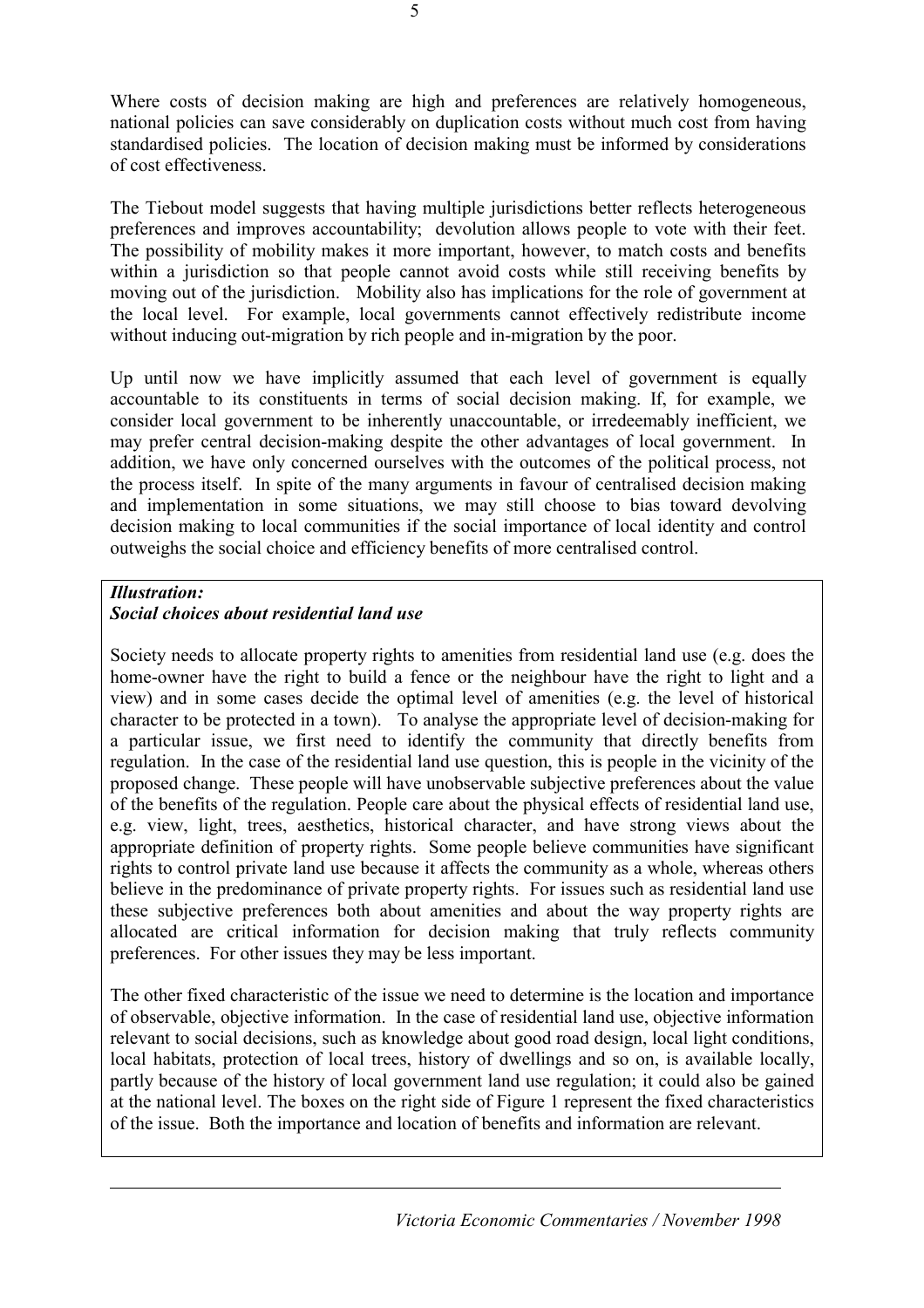Once we have established the nature and location of the fixed aspects of the residential land use issue we can turn our attention to the variable elements. The bubbles indicate the location of social/political decision-making and cost bearing. In the case of residential land use under the RMA, both political decisions and costs are local. Matches or links between the boxes and bubbles i.e. where the location of both is the same, bring improvements in the efficiency of social decision making.17 In the case of residential land use, the critical information for social decisions is the local people's preferences about the nature of the community they live  $in.18$ 

Thus the match between local political decisions and strong local preferences is valuable for making decisions that reflect the local area's interests. Local information is also available to inform these decisions. There are few interjurisdictional externalities. Costs are borne within the same jurisdiction as benefits and political decisions, so decision making will be relatively balanced although within the jurisdiction there may be imbalances.19 If citizens think decisions are poor, they can vote against council members or be more directly involved in influencing local policy. For this issue, the level of devolution is appropriate.20 Possibly decisions should be made at an even more local level, the neighbourhood. In New Zealand we do not currently have formal institutions at this level. If we believe, as McShane (1998) does, that local governments do not represent local preferences, we may want to limit their role in decision making. He essentially proposes reintroducing some central government control over residential land use decisions.

# **Figure 1: Devolution and Political Decision-Making**

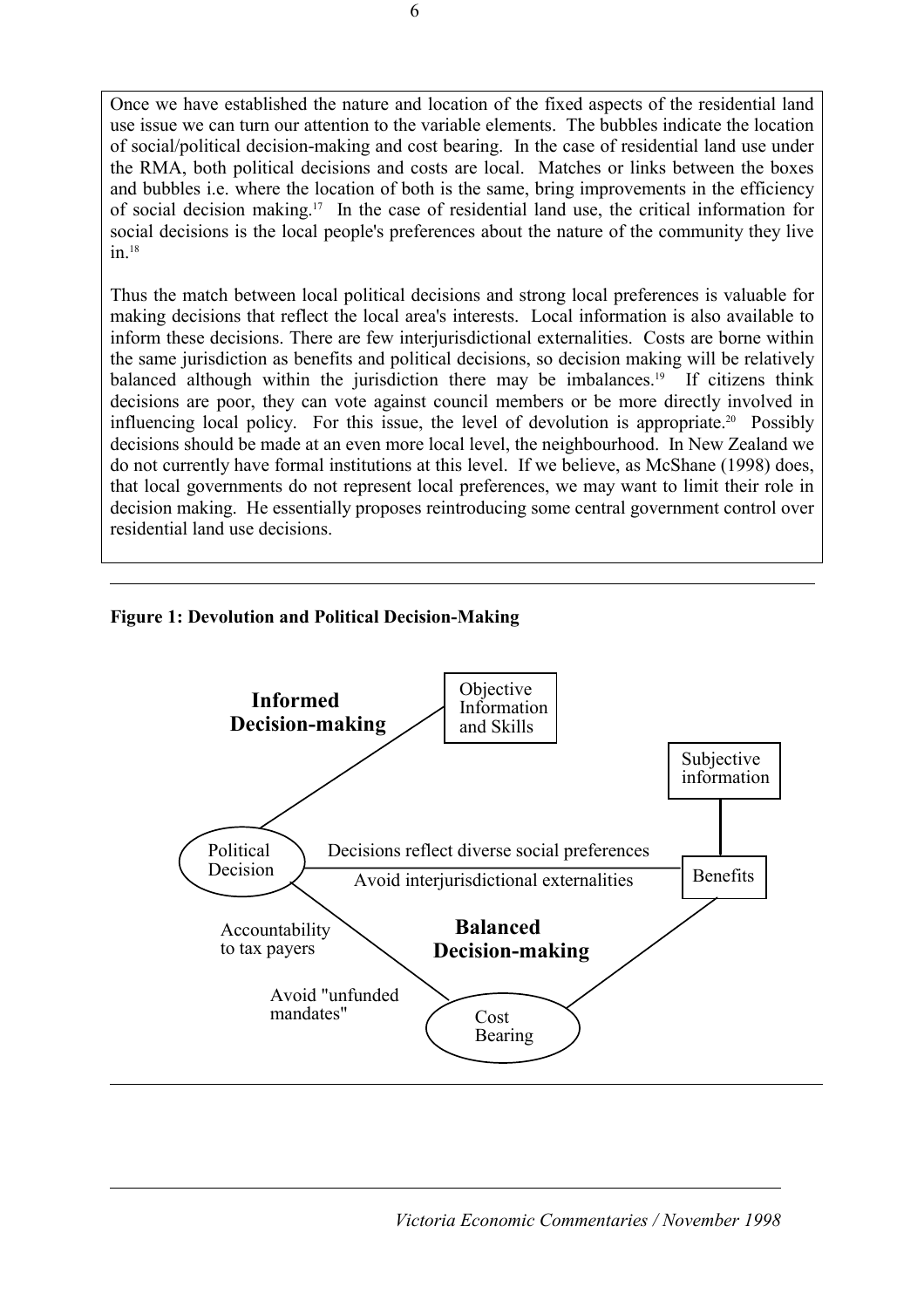#### *Implementation*

We define implementation as activities aimed at achieving non-discretionary goals set by social decision-makers.<sup>21</sup> Implementers may need to make decisions about the most efficient approach to achieve the goals but these decisions will be based purely on objective criteria, not preferences. If society has preferences about the type of instruments used to achieve outcomes, these should be specified as part of the goals given to the implementers.

The first question when choosing an appropriate implementer is simply who is most able to perform the function. The two basic options for implementation considered here are local government and central government. Either could contract out to a private agency. The relative advantage of central versus local implementers depends heavily on the balance between local and central information. Local government can most easily access local information, such as monitoring of compliance and knowledge of specialised conditions. General technical information may be most available to central government. Central government use of general technical information avoids costly duplication of information collection and analysis. Where both local and technical information play important roles, an additional factor is the ease of communication of either local or technical information. Finally, the ability of an actor to implement decisions effectively depends on the resources available to them, and the ease with which they can contract for outside resources. A contract can transfer financial resources, but cannot easily transfer human resources and infrastructure.

Second, the RMA focuses on outcomes rather than fixing rules. This flexibility, which recognises that a variety of behaviours may all achieve the desired objective, is crucial. It allows tailor-made solutions to local conditions. If there are diseconomies of scale in the number of different decisions an authority must make, a smaller jurisdiction, which deals with fewer situations, can make more diverse, outcome-oriented decisions. A larger authority may resort to fixed rules that cover a range of situations. Of course the price of flexibility can be uncertainty for businesses and individuals about how regulations will affect them. A balance between certainty and flexibility can be achieved if the jurisdiction sets up general guidelines in advance to reduce uncertainty, but then deals with individual situations as they arise.<sup>22</sup>

Third, economies of scale may exist for provision of some public goods. For example, in Auckland, sewage management, landfills, and transportation management are all more efficiently provided in a regional scale rather than very locally.<sup>23</sup> Some regulatory instruments may be available only to central government. This could be because of links to other central government institutions; for example, central government could implement environmental taxes through the existing tax structure. Local governments cannot effectively regulate transportation of hazardous waste because many jurisdictions are affected by one load. The obvious monitoring points are at the points of loading and unloading which could be in different jurisdictions. Arbitrage can limit the use of some instruments at a local level. For example, a petrol tax in one jurisdiction will be ineffective if people are easily able to drive to a neighbouring jurisdiction to buy petrol.

Finally, the effects of innovation and diffusion of new regulatory ideas may be as important for effective implementation as static characteristics of central and local government. Effective innovation requires high levels of capability but may not intrinsically require scale. Small units may be more flexible. On the other hand large organisations can capture the benefits of innovation internally so have stronger incentives to innovate; also they tend to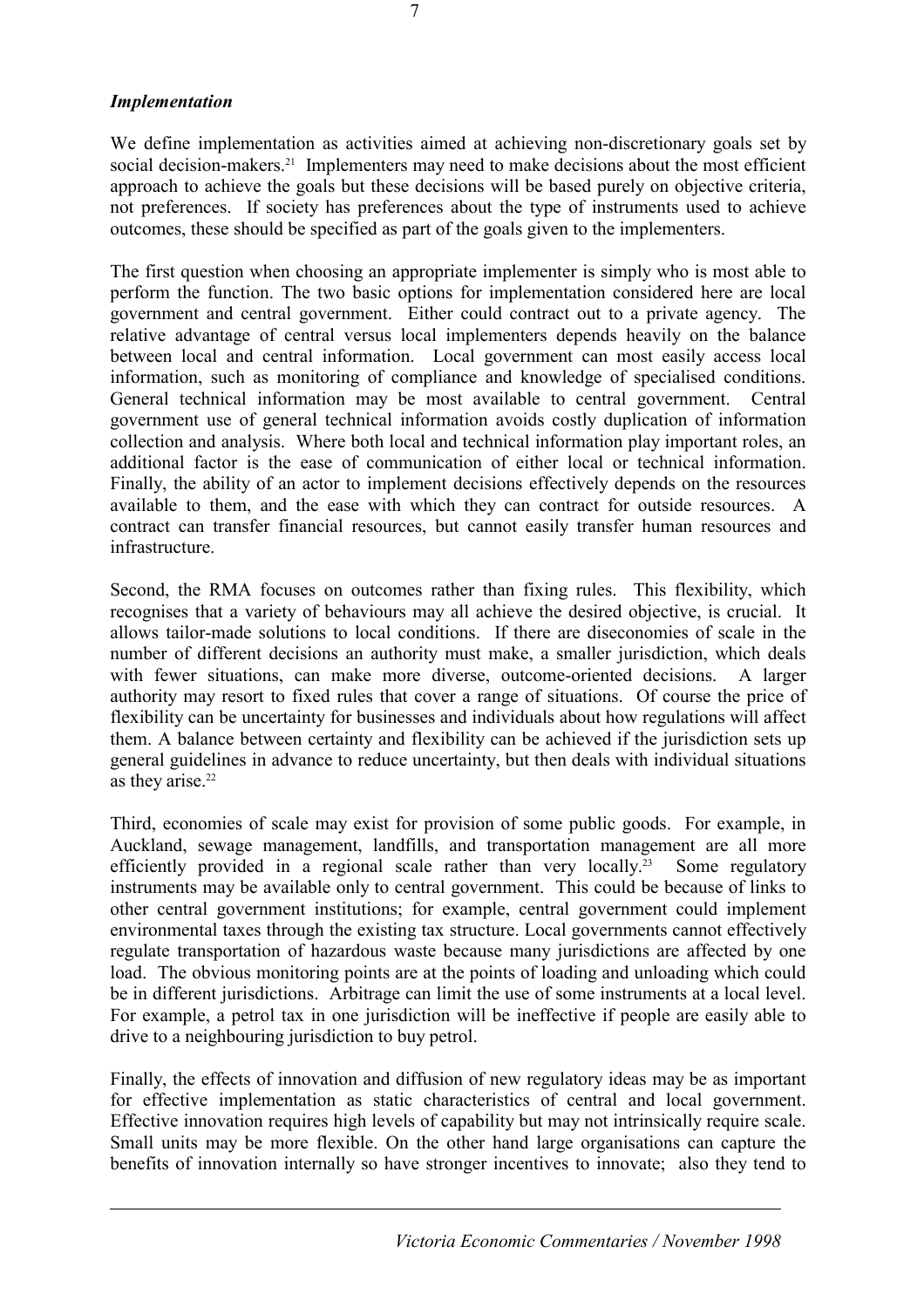have greater resources.<sup>24</sup> If small units do experiment and discover effective new regulatory techniques, communication between units is essential for effective learning.

Adoption and diffusion may be more effective in larger governments. Empirical evidence suggests that small companies (and hence small jurisdictions?) are less likely to adopt new technologies.25 This is probably due to lack of technical capacity, higher risk aversion in small companies, lower profitability of a given innovation because of smaller scale, and possibly lack of access to the necessary capital. Although this literature has developed in the context of private sector activities, many of the lessons probably also apply to government.

Central government may have more capability and incentive to innovate and diffuse new ideas, but may not want to risk applying a new untested idea to the whole country at once. Maybe an appropriate compromise is for central government to facilitate experimentation and diffusion at the local level. One example where this has occurred is with the development of tradeable water markets in Taranaki where a number of central government officials have provided assistance in the design of a locally administered system which is seen as a pilot for possible broader implementation.<sup>26</sup> Where policies must be locally differentiated, the central government cannot effectively innovate but may still have a role in facilitating local innovation.

#### *Illustration:*

#### *Implementation of social choices about residential land use*

Let's continue with the residential land use example. To implement residential land use decisions, objective information such as knowledge about road design, siltation problems, and drainage is important for good design. Most local governments have access to this information because residential land use regulation has always been one of their core functions. Local information, such as on specialised land conditions, is necessary for appropriate design of regulation to deal with environmental effects. Local officials have relatively easy access to this information and have experience in dealing with similar land nearby. Monitoring information to ensure that developers and home-owners have followed the regulations is essential to good enforcement. Because local conditions and social decisions are widely varied, the flexibility to match residential land use designs to specific situations rather than use broad rules is valuable. In this case the local advantages clearly outweigh what central advantages may exist in implementation.27

However, to the extent that experimentation with new residential land use patterns, or new procedures for processing applications within given rules are important, for example to allow more flexibility and more rapid resolution, central government facilitation may be valuable. Even if a local government does successfully innovate, it will not easily transfer its experience to other local governments. In particular, the central government may have backed too far out of the implementation of the new mandate for outcome-based rather than rules-based regulation. Local governments are having trouble developing and adopting new practices.

If the same level of government makes political decisions and implements them, no armslength contract is required. In the previous section we presented a framework for determining the appropriate level to make political decisions independent of implementation considerations. What happens when our analyses of the best political decision maker and the most efficient implementer leads us to different actors making political decisions and implementing them?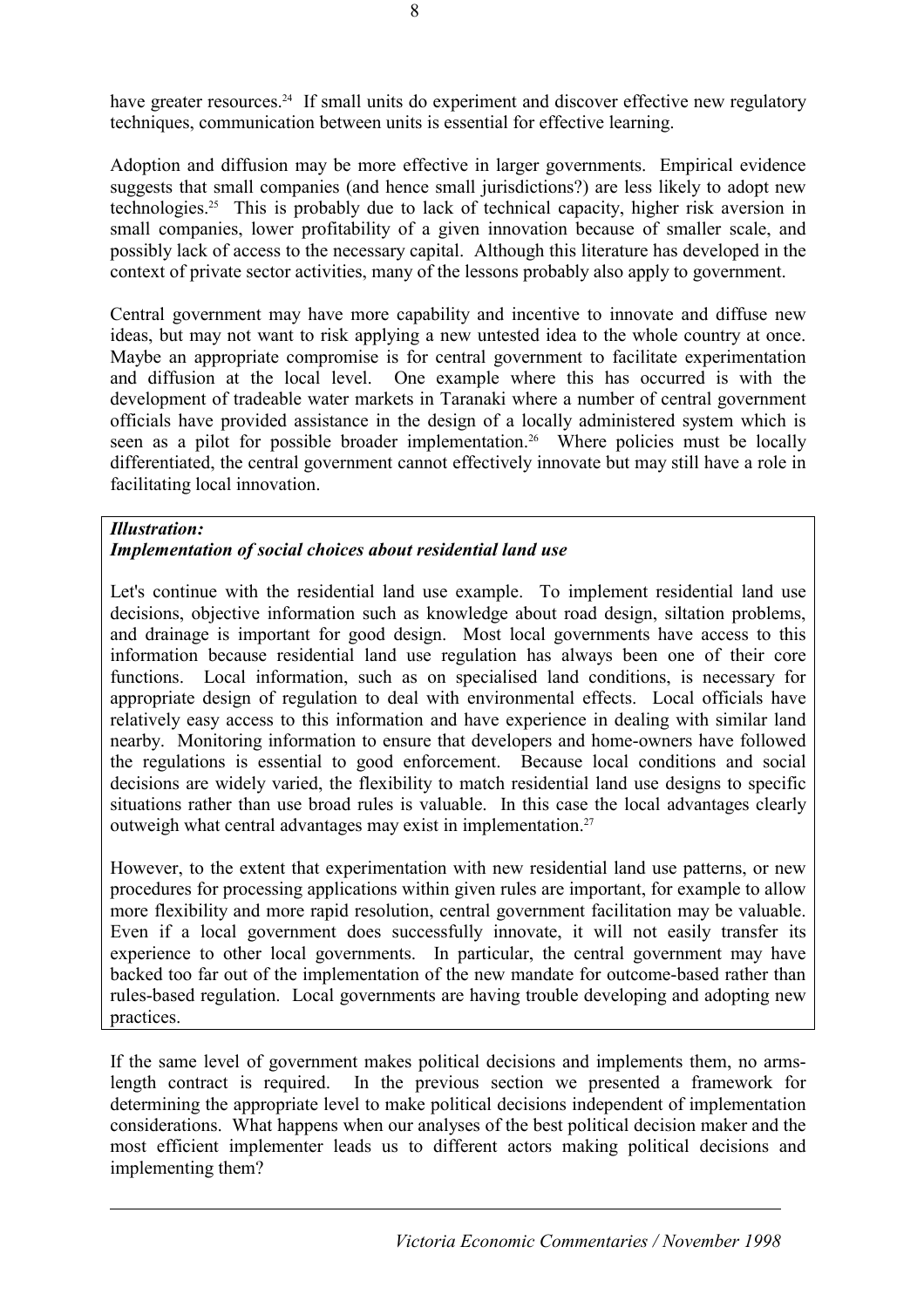#### *Separability of Implementation from Decision-Making?*

How should the contract be written between the political decision-maker and the implementer if they are not the same? Using local government as an implementer of national policy raises special issues because local government has a different political accountability structure and limited accountability to central government. Similarly, local government has few established mechanisms for demanding services from central government. Any contract between central government and local government is an arms-length contract, which exacerbates any contracting problems.

Clear objectives and lines of accountability are essential. If they are unclear, it is impossible to effectively reward and punish because of ambiguity. It is normally difficult to directly observe effort to achieve objectives. Politically desired outcomes are ideally achieved by contracting for specific non-discretionary outputs. Unfortunately, measurable outputs that relate clearly to outcomes are frequently not available. A contract that rewards some outputs without incentives for the other essential but non-measurable outputs tends to lead to serious misallocation of effort toward measurable, rewarded outputs.<sup>28</sup>

Another pervasive contracting problem is that rewards and punishments are limited. In general, the RMA does not provide central funding for the activities it requires of local authorities. The punishments for non-compliance through the Environment Court are uncertain, slow and limited. The informal punishments, e.g. risk of local government reform, are extremely uncertain. Local government is extremely limited in its ability to reward central government agencies for their assistance. They have limited financial resources and very little political power. When incentives are limited, expectations should be limited accordingly.

We can separate political authority from implementation responsibility only when contracting difficulties can be overcome to a reasonable extent. A contract does not, however, need to be a written, strictly enforceable document. A contract in many cases is more of a relationship. Personal relationships between officials at central and local government levels, concern by implementers for their reputation, promotion incentives, and publicity for successes and failures all provide more diffuse incentives for good performance. Building a good "corporate culture" may be as important for encouraging pride and high productivity as the formal rules. These aspects cannot be created overnight but they can be destroyed. Any reform should pay attention to preserving beneficial relationships and practices and maintaining good aspects of corporate culture, such as morale and team spirit. These aspects are less amenable to hard analysis but become critical when other forms of contract are weak. Non-financial incentives are an area that, in the New Zealand public sector reforms, may have been under-exploited.

On the other hand, combining the political and implementation roles can also create problems. For example, local governments may face a conflict between their decisions under the RMA and their provision of infrastructure. Local government provides local infrastructure services. It is difficult for them to plan the management of these assets (as required under the Local Government Act) when they cannot control where new development takes place. They therefore have a tendency to over-control commercial activity. This illustrates the advantages of a regulator / provider split.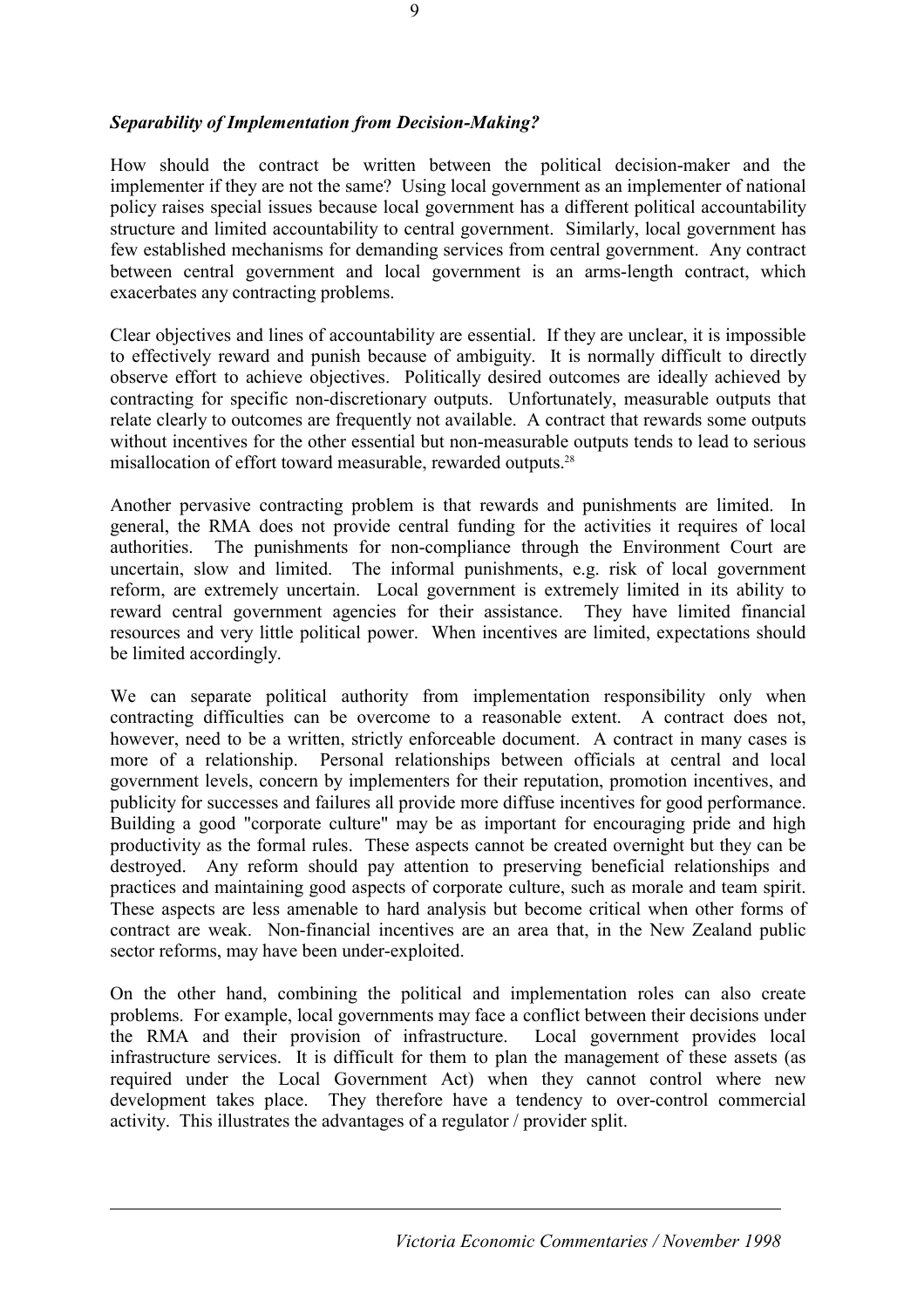In some situations, if decisions are made by those dealing on a day to day basis with the landowners and industries they regulate, the regulator might be 'captured' and represent the industries' or landowners' interests rather than the wider interests of society.29 The problem of 'capture' may be less acute in the RMA because we are dealing with directly politically accountable bodies, although given the failures of the democratic process similar problems may arise. In addition, the problems of regulatory capture may sometimes be overstated relative to the advantages, trust, cooperation and good information flows that close relationships can generate.

If contracting is difficult, should either the implementer or the political decision-maker be altered to avoid the need for an arms-length contract? The necessary compromise here depends on the relative advantages of the different potential decision-makers and implementers and on the degree of difficulty in contracting.

#### *Framework for Analysis of Devolution*

Figure 2 incorporates into Figure 1 the issues related to implementation. Implementation, political decisions, and cost bearing can be borne in different "locations", i.e. different jurisdictions or levels of government. Matches in terms of location, between bubbles, and between bubbles and boxes generate benefits: more efficient implementation, reduced contracting difficulties, more balanced decision making, and more equitable cost bearing. The framework can be used in several ways. The first is to analyse the sources of success and failure in current policies. For a particular issue, identify the location of benefits, and the location and importance of subjective and objective information and skills. Then from the policy, identify the location of political decisions, implementation, and cost bearing. Draw lines between the nodes where the location is the same. The lines indicate the advantages of the current policy structure. Where lines do not connect nodes, we might expect that problems will arise. We can compare these predicted advantages and problems with observable experience.

The second use would be to design new policy structures. Here we would start with the issue-specific location of benefits and information, and the importance of different types of information, and then try to choose the optimal location for each bubble, making trade-offs between the matches that are formed. The menu of locational choices for the choice nodes is limited in reality by our existing structures of government. We do not have separate government bodies, or even separate laws for every issue, so it is rare that the area of effects exactly matches the jurisdiction of political decision making or the area where costs are borne. Most decisions are a compromise among various concerns. Figure 2 helps clarify the necessary choices and the trade-offs.

The third use arises when there are unavoidable conflicts in choice of location. If a link cannot be achieved, a problem arises. The framework helps us identify the causes of problems and hence identify potential solutions. Alternative approaches may exist for achieving the benefit that the match between levels of jurisdiction achieves. If, for example, implementation is local but there is significant objective information and need for specialised skills which are held centrally, implementation may be inefficient. If we develop effective means of communication between central information holders and local implementers, this conflict can be reduced.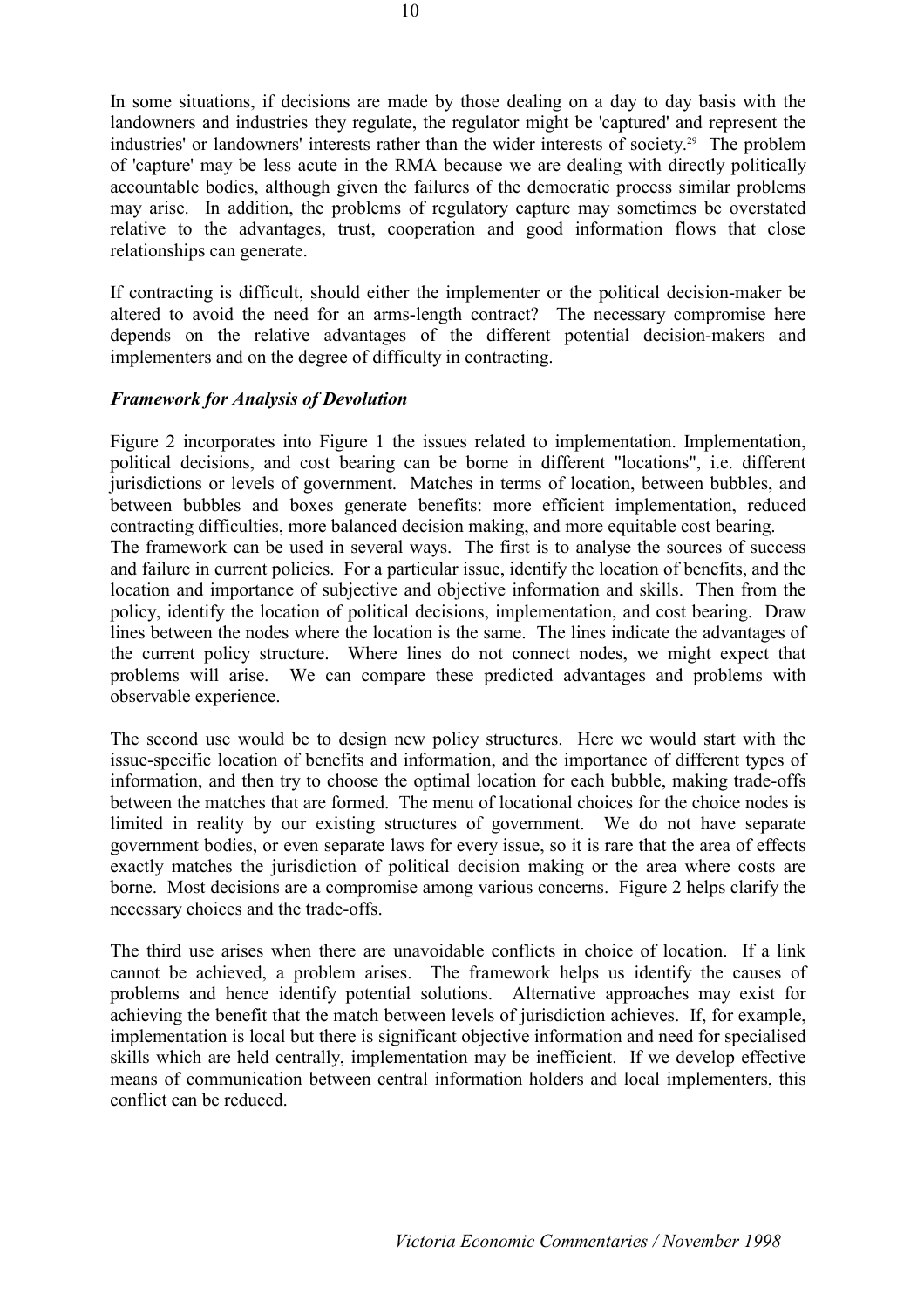



#### *Conclusions and recommendations*

 "God grant me the serenity to accept the things I cannot change, courage to change the things I can, and the wisdom to know the difference" *The Serenity Prayer, By Reinhold Neibuhr.* 

The appropriate level of devolution varies depending on the characteristics of the issue and the nature of the institutions involved. When devolution decisions relating to a large number of issues are made simultaneously, trade-offs inevitably arise among issues. For a given set of institutions and jurisdictional boundaries options are more limited still. Nevertheless, by understanding the nature of the trade-offs we gain insight into the situations where it is worth challenging the status quo, the ones where we should endeavour to improve the functioning of existing structures, and those where some degree of poor decisions and inefficiency are not worth addressing.

The RMA has been used to illustrate how the devolution framework may be applied to a particular area of policy. In many ways, the 1991 New Zealand Resource Management Act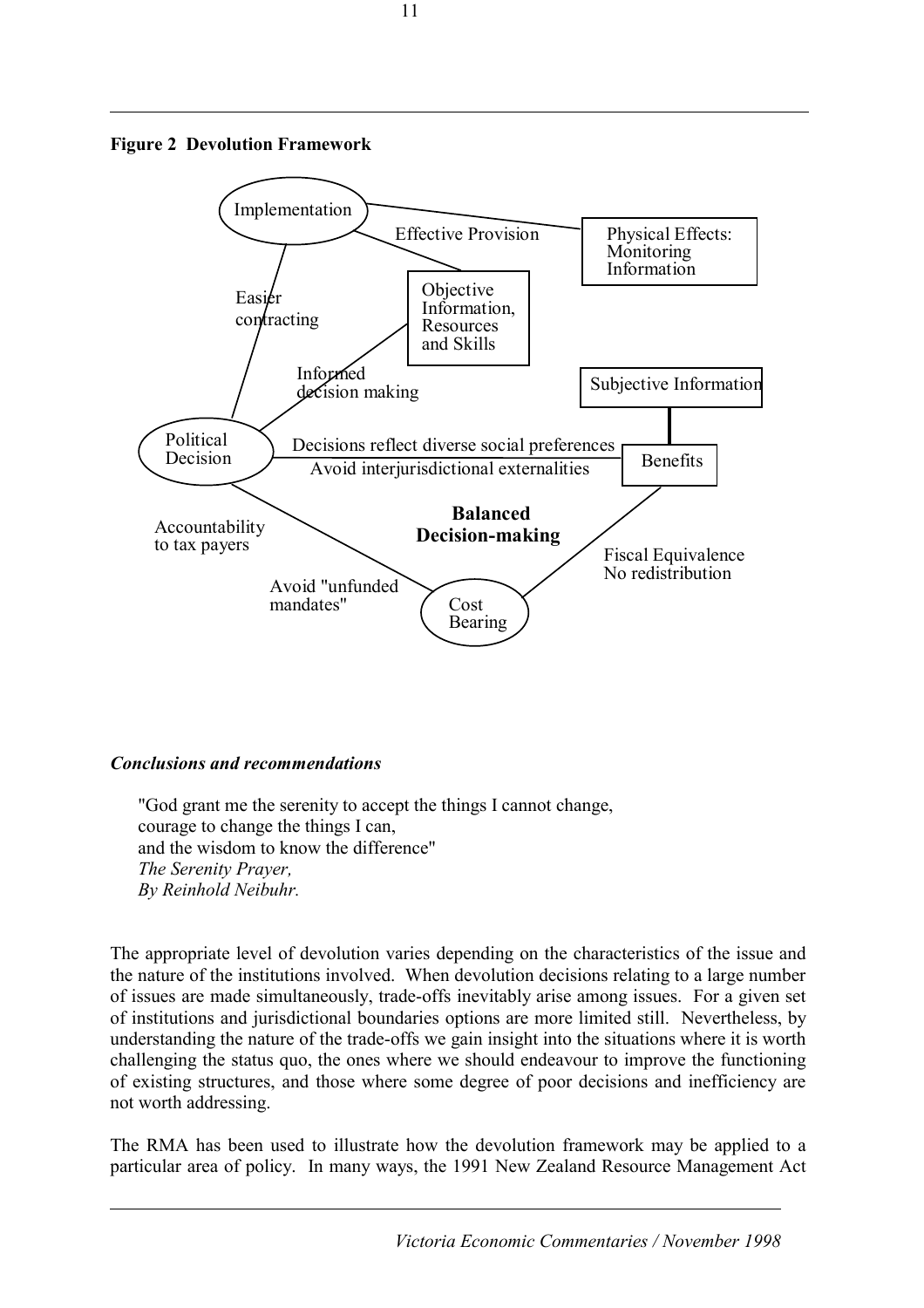is a bold policy experiment. It is an integrated, relatively comprehensive piece of resource management legislation. It emphasises local public participation and has, on an international scale, a very high level of devolution.

Many problems have arisen since the RMA's inception. Many of these existed under prior legislation, and the amalgamation of many Acts has simply concentrated them, while others have arisen since 1991. The problems have three basic sources:

- (i) a mismatch of the jurisdictions of political decision making, benefits, cost bearing and implementation,
- (ii) poor relationships among levels of government, and
- (iii) poor institutional structures within jurisdictions.

This paper has focused on the first two. New Zealanders have a tendency to deal with problems through legislative and fundamental institutional reform. We conclude that the legal/institutional structure of devolution in the RMA is basically sound. Where devolution issues do arise there is a trade-off between the value of comprehensive legislation and the costs of legislation that forces many very different issues to be addressed within the same structure.

The analysis in this paper suggests that effective devolution requires attention to the relationship between central and local government as well as to the ideal location of decision making. The recommendations below are likely to be helpful in guiding future policy on devolution:

#### *(i) Clarify responsibilities*

.

Problems can arise when central government intends local government to make decisions but does not make this clear. Where it does want to influence local government, it should provide sufficient guidance. Lack of clarity over responsibilities leads to situations where local government does not feel empowered, and neither local nor central government regards itself as fully accountable.

#### *(ii) Improve formal and informal contracts between central and local government.*

Where the political decision-maker is separate from the implementer of policy, or the implementer is separate from the holder of critical skills and objective information, the effectiveness of policy depends critically on the quality of the contract between the two. Attention needs to be paid to the incentives of each level of government to cooperate with the other and meet their needs. Central government agencies may need to be proactive in providing support to implementers who may not know what help they need and hence may be unable to contract for it. One aspect of the contract is the formal, written specification of expected outputs, monitoring responsibilities and rewards. Perhaps an equally important, and currently under-appreciated, component of contracts is the informal contract that arises through long-term personal relationships, corporate culture and morale, trust and concern for reputation. These aspects develop through repeated interaction, information sharing, participation in decision-making, and consistent, open honest behaviour on both sides. Some attention to preserving and developing these aspects of contracts may be rewarding.

#### *(iii) Reduce duplication of objective information and technical skills*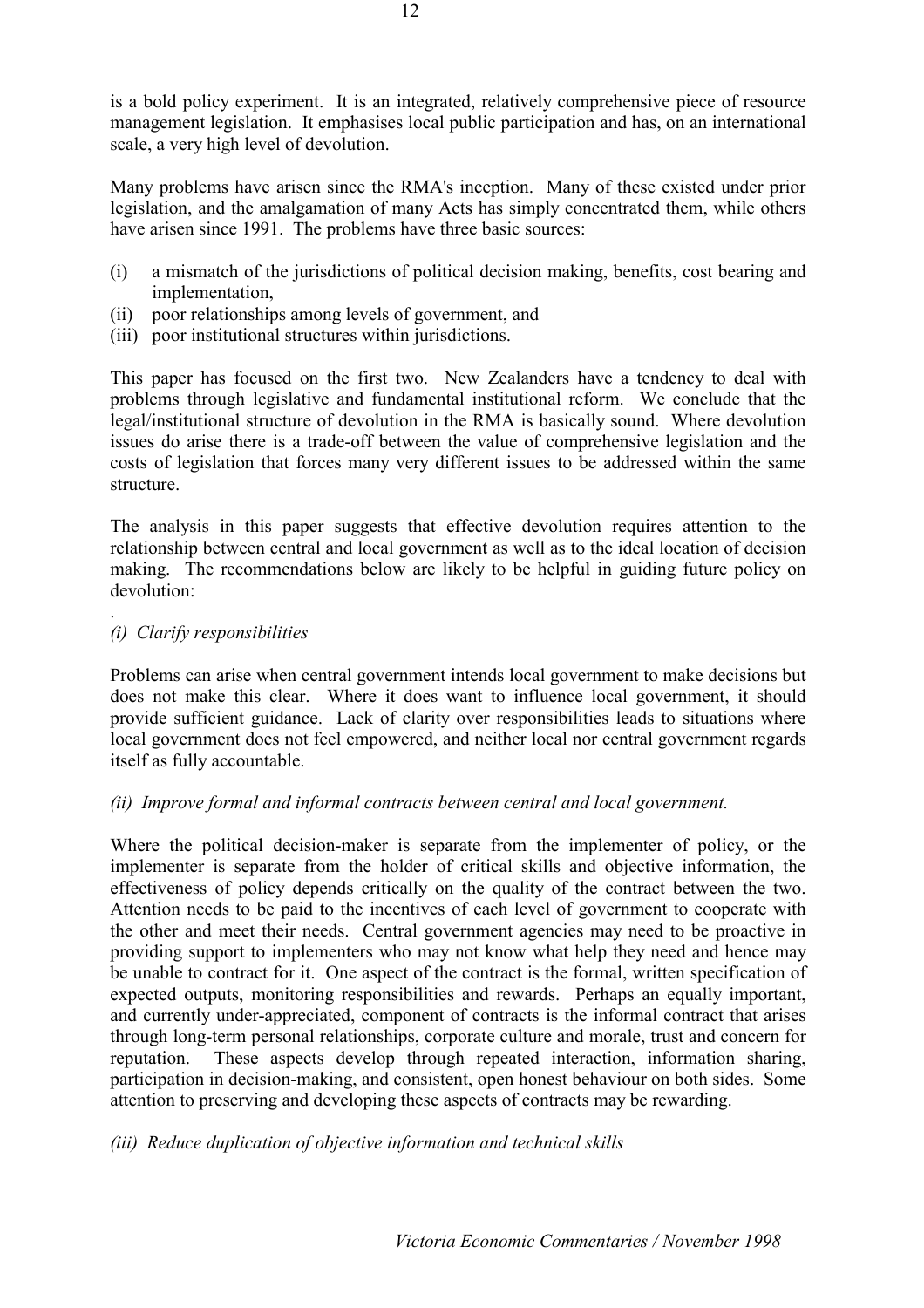Central government can also contribute to effective devolution by retaining a role in providing easy access to technical information and best-practice techniques. In the case of the RMA, for example, one approach would be to provide standardised 'plans' for local councils that can be adjusted to local needs and interests. Make these simple and close to current practice rather than very ambitious. This would reduce the cost of council compliance with the Act and allow them to focus on specifically local concerns. It would allow incremental change and would help move the 'status quo' from Town and Country Planning Act type planning toward RMA based regulation. It would also make changes and variations in policy across councils more transparent.

#### *(iv) Facilitate communication*

Communication of experiences and practices between central and local government and among local governments will enhance learning and reduce the costs of experimentation. This can be done by focusing on developing relationships among key people, and by developing consistent information systems.

The central government may also have a role in improving the functioning of local institutions to make them more efficient and more responsive to local preferences.

#### *(v) Strengthen the political accountability of local government*

The key argument for local government's existence is that it represents local preferences. Any improvements in the local political process will enhance the benefits of devolution. In some cases central government may decide that the poor political accountability of local government, or their limited capacity, makes it inappropriate for them to make certain types of decision. In this case it may be appropriate to limit the scope of local government activity as a last resort.

#### *(vi) Facilitate innovation in local regulation*

Local governments may not have the skills and resources to innovate and adopt new practices. They may not take into account the benefits their experimentation could have for other districts.

In some situations the mismatches among locations of functions and characteristics are so egregious that the best solution may be to change the level of devolution. One example of this is Significant Natural Areas discussed in the following paper. Central government can reclaim authority over issues by using the provision for National Policy Statements within the RMA. Other issues could be dealt with within the RMA but may benefit from separate treatment.

#### *Future Directions for Research*

In many ways this paper raises as many questions as it answers. Future research on devolution could usefully take a number of directions. It is inherently difficult to assess the quality of outcomes because part of the point of devolution is to allow heterogeneous outcomes to reflect unobservable preferences. Thus we can most effectively explore the efficiency of devolution in general, and the RMA in particular, by indirect methods. A number of empirical and theoretical ideas could be explored further. We list a few questions below.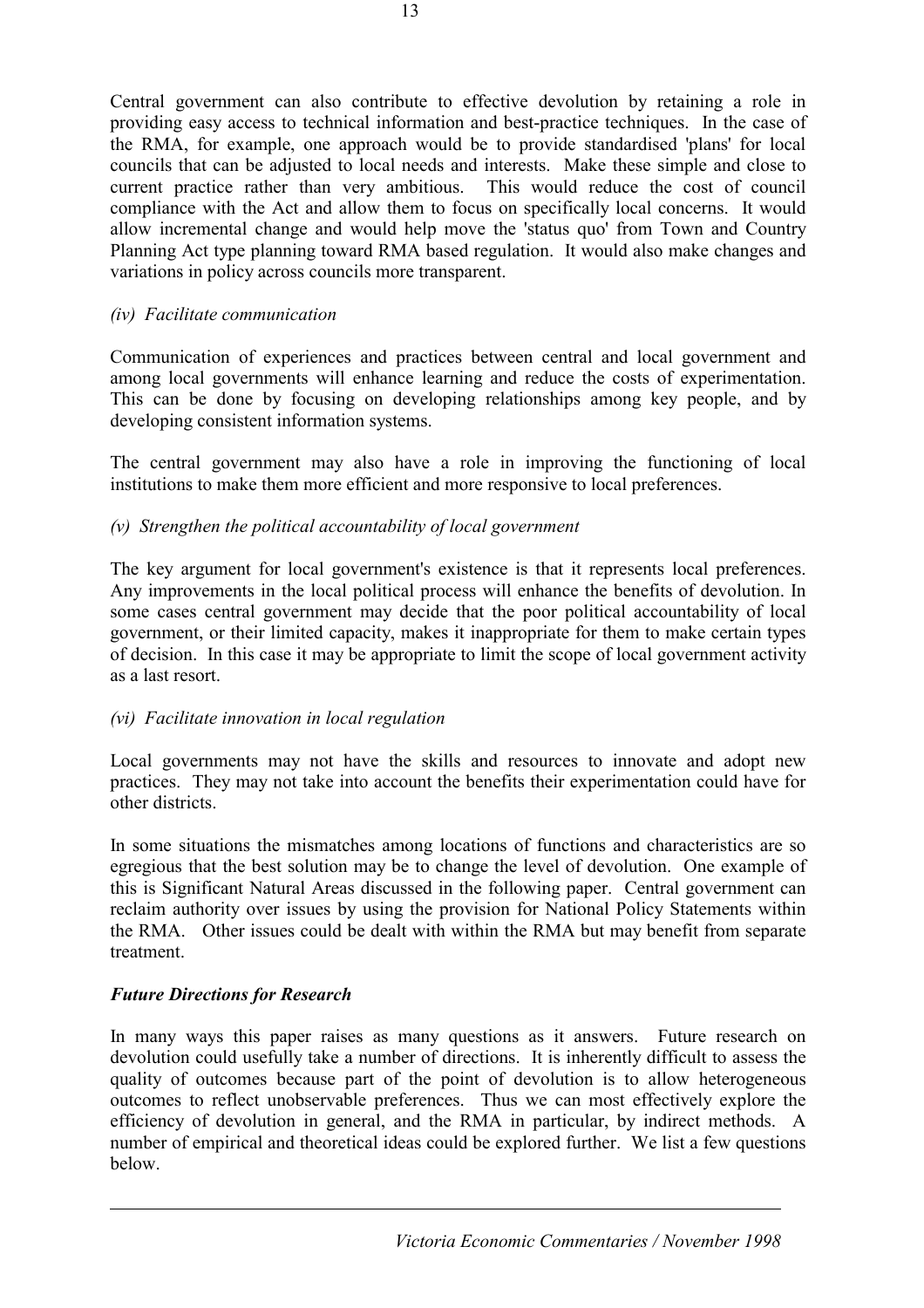- 1. How heterogeneous are New Zealanders' preferences on different issues?
- 2. How well does local government reflect local preferences?
- 3. Can local government be made more politically accountable?
- 4. What compensation mechanisms could be developed between central and local government, and within local jurisdictions?
- 5. What are the capability limitations of local government? Should we try to improve their capability, limit their activities or accept the inefficiency?
- 6. What incentives do central government agencies have to provide proactive and reactive assistance to local government?
- 7. How appropriate is the split in the current RMA between regional councils and territorial local authorities?

Finally we emphasise that effective policy making and implementation require more than correct levels of devolution. Many aspects of the RMA were beyond the scope of this paper. Other key issues for any review of the effectiveness of the RMA include the clarity and consistency of the law itself, technical issues of how to integrate different environmental concerns, and the potential of alternative policy instruments for achieving the goals of the Act. All of these issues are important. By clarifying the issues related to devolution we hope that it will be easier to distinguish problems that arise from devolution from problems that would arise in any structure. Analysts will be more able to understand the true causes of problems and to analyse them in the appropriate context. **VEC**

# *References*

Alesina, Alberto and Enrico Spolaore, 1995. "On the Number and Size of Nations". *National Bureau of Economic Research Inc*. Working Paper No. 5050.

Atkinson, Anthony B. and Joseph E Stiglitz, 1980. *Lectures on Public Economics*, New York: McGraw Hill.

Becker, Gary, 1983. "A Theory of Competition among Pressure Groups for Political Influence", *Quarterly Journal of Economics*, August, Vol. 97, pp. 371-400.

Bergstrom, T., L. Blume and H. Varian, 1986. "On the Private Provision of Public Goods", *Journal of Public Economics,* pp. 25-49.

Coase, R., 1960. "The Problem of Social Cost", *Journal of Law and Economics,* pp. 1-44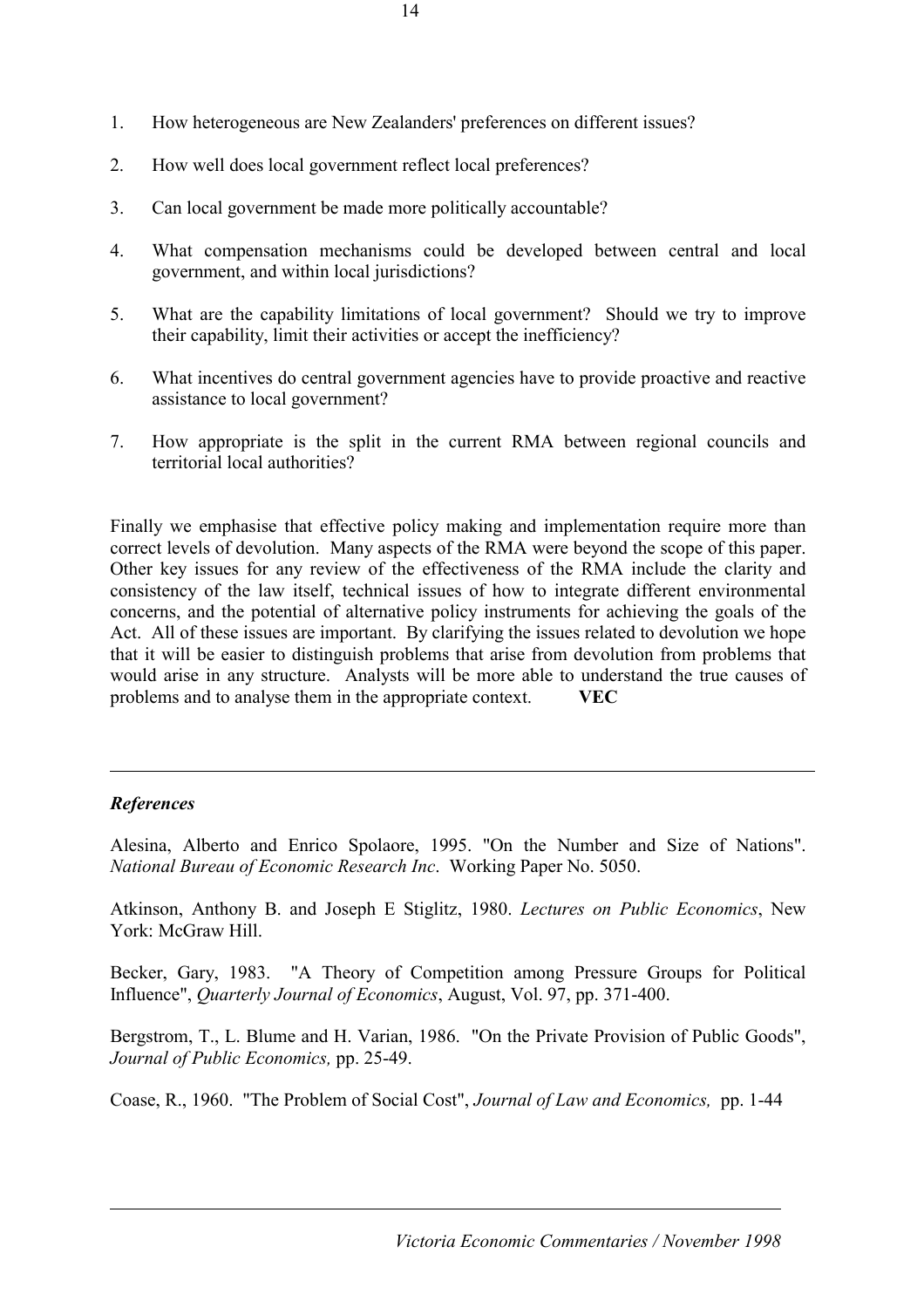Cohen, Wesley M. and Richard C. Levin, 1989. "Empirical Studies of Innovation and Market Structure", in *Handbook of Industrial Organization*, Vol. II, eds. R. Schmalensee and R. D. Willig, Elsevier Science Publishers B.V.

Dinan, Terry and Natalie Tawil, 1997. "Federalism and Environmental Protection: Case Studies for Drinking Water and Ground-Level Ozone", *U.S. Congressional Budget Office*, November.

Dormer, Alan, 1994. "The Resource Management Act 1991: The transition and business", *Report prepared for the New Zealand Business Roundtable*, August.

Ernst and Young, 1997. "Case Study Assessment of the Impact of the Resource Management Act (1991) on Business", *Final Report to NZ Ministry of Commerce*, Resources and Networks Branch.

Frieder, Julie, 1997. "Approaching Sustainability: Integrated Environmental Management and New Zealand's Resource Management Act", Wellington, N.Z. Ian Axford New Zealand Fellowship in Public Policy.

Hardin, 1968. "The Tragedy of the Commons", *Science*, Vol. 162, pp. 1243-1248.

Laffont, Jean-Jacques, and Jean Tirole, 1991. "The Politics of Government Decision-Making: A Theory of Regulatory Capture", *Quarterly Journal of Economics,* Vol. 106, pp. 1089-1127.

Karshenas, Massoud and Paul Stoneman, 1995. "Technological Diffusion", *Handbook of the Economics of Innovation and Technological Change* , ed. Paul Stoneman, Basil Blackwell Ltd. Oxford, pp. 265 - 297.

McShane, Owen, 1996. "The impact of the Resource Management Act on the "Housing and Construction" components of the Consumer Price Index", *Report prepared for the Reserve Bank of New Zealand.* 

McShane, Owen, 1998. "Land Use control under the Resource Management Act", A "Think Piece" commissioned by the Minister for the Environment, April, Ministry for the Environment.

Ministry for the Environment, 1991. *Managing our Future.* 

Ministry for the Environment, 1998. Website on the Resource Management Act and Environment 2010 Strategy. http://www.mfe.govt.nz/2010.htm.

Noll, Roger, 1989. "Economic Perspectives on the Politics of Regulation", in R. Schmalensee and R. Willig, eds., *Handbook of Industrial Organization*, North Holland, New York, pp. 1253-87

Olson, M. Jr. 1980. "The Principle of 'Fiscal Equivalence': The Division of Responsibilities among Different Levels of Government", in Grewal, Bhajan S. Geoffrey Brennan and Russel L. Mathews eds. *The Economics of Federalism* (Australian National University: Canberra, Australia) pp. 25 - 38.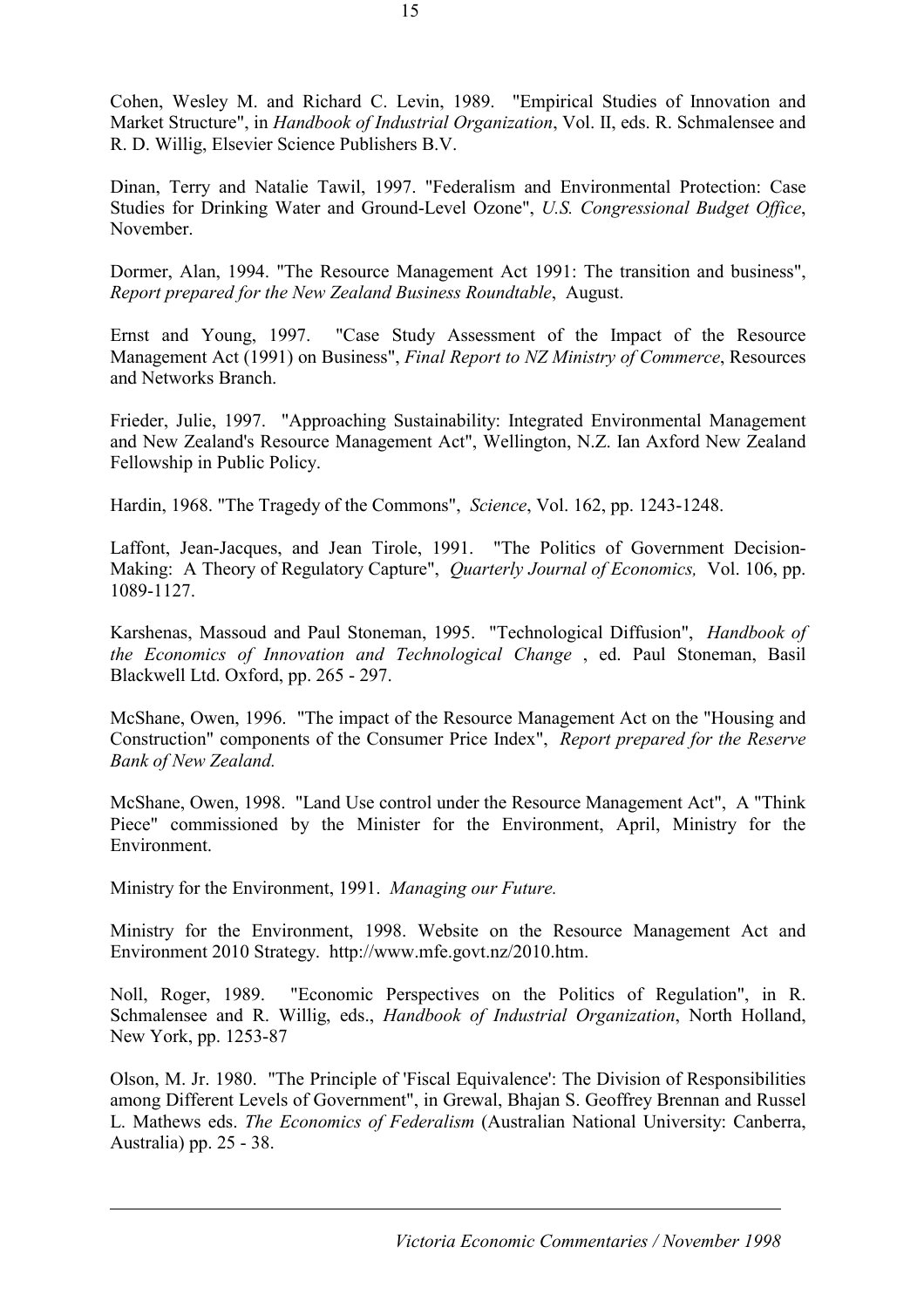Oates, Wallace, 1998. "Thinking about Environmental Federalism", *Resources Issue 130,*  Winter.

Oates, Wallace, "Environmental Policy in the European Community: Harmonization or National Standards?" *Empirica*, forthcoming.

Ostrom, Elinor, 1990. "Governing the Commons: The Evolution of Institutions for Collective Action", *Cambridge University Press.* 

Palmer, Geoffrey, 1990. "The Resource Management Bill", *Environmental Politics:* A Greenprint for New Zealand, John McIndoe: Dunedin, New Zealand.

Pavletich, Hugh J. and Owen McShane, 1997. "Taking the Heat off the RMA", Report for Hon. Simon Upton, Minister for the Environment, New Zealand.

Paul Peterson, 1995. *The Price of Federalism Brookings Institution.* 

Polinsky, M. 1989. "The Coase Theorem", Chapter 3 and "First Application - Nuisance Law", Chapter 4. *Introduction to Law and Economics,* pp.144 - 153.

Putnam, Robert , 1993. "*Making Democracy Work: Civic Traditions in Modern Italy",*  Rober Putnam with Robert Leonardi and Raffaella Y Nanetti. Princeton University Press, Princeton, New Jersey.

Rubinfeld, Daniel L., 1987. "The Economics of the Local Public Sector", in Auerbach, A. J. and M. Feldstein eds. *Handbook of Public Economics* Vol. II, Elsevier Science Publishers B.V. North Holland.

Salmon, Guy, 1991. "Resource Management Legislation in New Zealand: the first step to a green economy?" in *Environmental Resources and the Market-Place Tasman Institute*, Markets and Environment Project, Allen & Unwin: Australia.

Samuelson, P., 1955. "Diagrammatic Exposition of the Theory of Public Expenditure", *Review of Economics and Statistics*, pp. 266-279.

Stiglitz Joseph E., 1988. "Economics of the Public Sector", 2nd Edition, Norton: New York.

Tiebout, Charles, 1956. "A Pure Theory of Local Expenditures", *Journal of Political Economy ,* Vol LXIV, October, pp. 416-24

Tietenberg, Thomas. (1996). *Environmental and Natural Resource Economics*, New York: Harper Collins College.

Tirole, Jean, 1992. "Collusion and the Theory of Organizations", Chapter 3 in Laffont Jean-Jacques, ed. *Advances in Economic Theory*: Sixth World Congress Vol. II Econometric Society Monograph 21, Cambridge University Press.

Tullock, G., 1980. "Federalism: Problems of Scale", in Grewal, Bhajan S. Geoffrey Brennan and Russel L. Mathews eds. *The Economics of Federalism,* Australian National University, Canberra, Australia.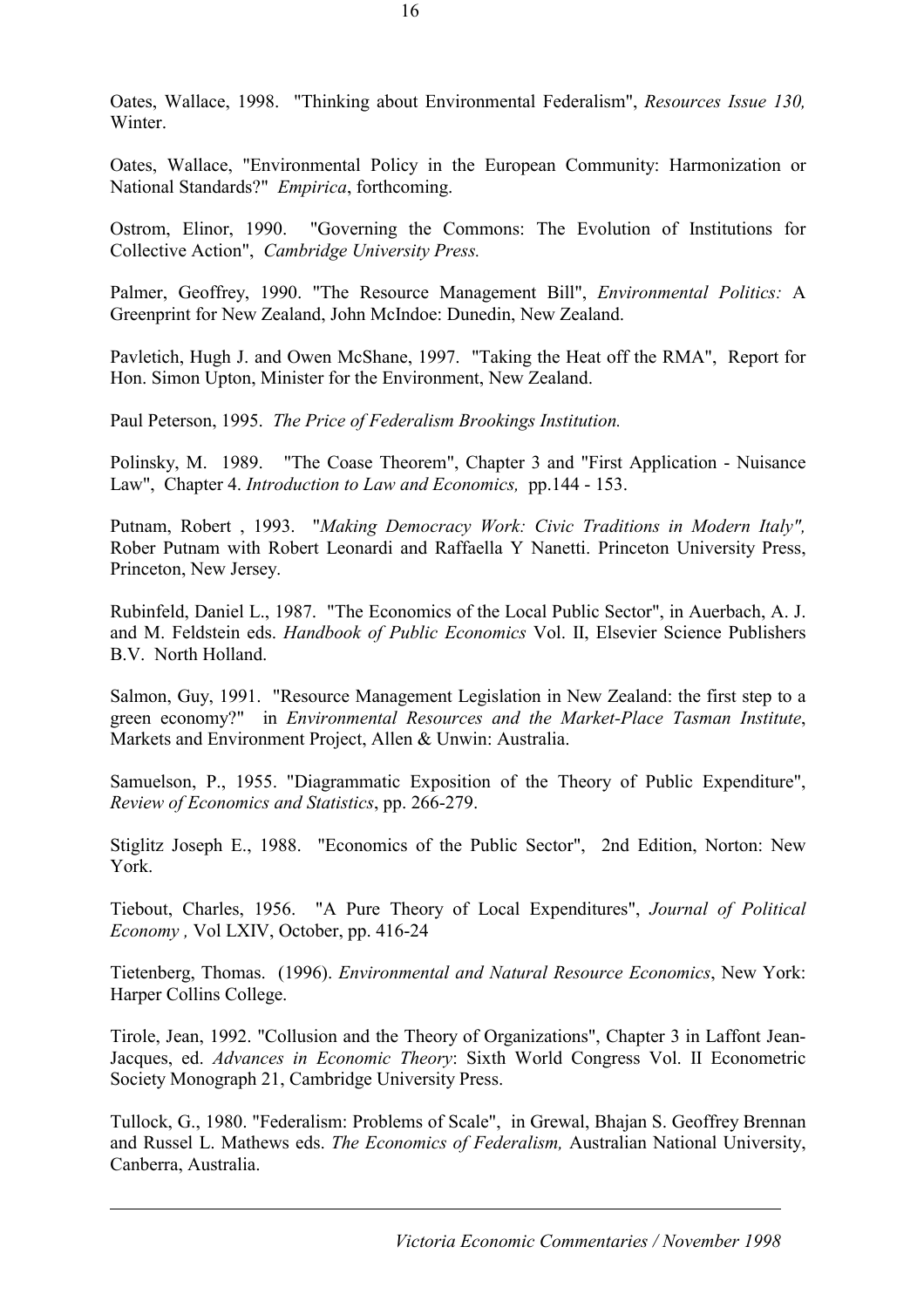# *Endnotes*

l

- 1 This article is based on the report "Devolution and the New Zealand Resource Management Act", by Suzi Kerr (Motu Economic Research), Megan Claridge and Dominic Milicich, prepared for Policy Coordination and Development, New Zealand Treasury. It does not represent the views of the NZ Treasury. The authors take full responsibility for any errors or omissions in the information contained in these working papers.
- 2 Frieder (1997) discusses the effectiveness of the integrated approach to environmental protection that was intended in the Act.
- 3 The US system combines a federal agency, the Environmental Protection Agency, and national environmental legislation such as the Clean Air Act and Clean Water Act, with implementation at several levels, state, region, and local community.
- <sup>4</sup> Many articles have been written on different aspects of the RMA both before and since its implementation. For a basic outline of the Act see Ministry for the Environment (1991) and also their website. In particular see Palmer (1990), Salmon (1991), and more recently Dormer (1994), Pavletich and McShane (1997), Ernst and Young (1997), and McShane (1996 and 1998).
- <sup>5</sup> This paper draws on a broad literature on federalism and the optimal size of jurisdictions. Key theoretical references include Alesina and Spolaore (1995), Olson (1980), Tullock (1980), Rubinfeld (1987) and Peterson (1995). Articles specifically relating to resource issues include Oates (1998), and Dinan and Tawil (1997).
- <sup>6</sup> Hardin (1968) discusses what happens with common resources when they are not regulated. Ostrom (1990) discusses the situations in which local communities can self regulate and gives case studies where local regulation of commons is successful and unsuccessful.
- <sup>7</sup> Since efforts to influence public goods on behalf of a large group are themselves public goods, people free-ride and the interests of large diffuse groups tend to be underrepresented.
- 8 Samuelson's seminal 1955 article shows the conceptually optimal level of public good provision. Bergstrom, Blume and Varian (1986) show why private provision leads to under-provision of public goods.
- 9 The environmental economics literature provides some methods for estimating the value of non-market goods. These methods are costly and inexact, and in some cases controversial within the profession, but can complement other processes for determining preferences. For an introductory treatment, see Tietenberg (1996).
- <sup>10</sup> Some theoretical mechanisms will lead to perfect preference revelation. These have problems, however, both theoretically and in reality. Incentive-compatible mechanisms such as the Clark-Grove mechanism yield revenue that cannot be used without violating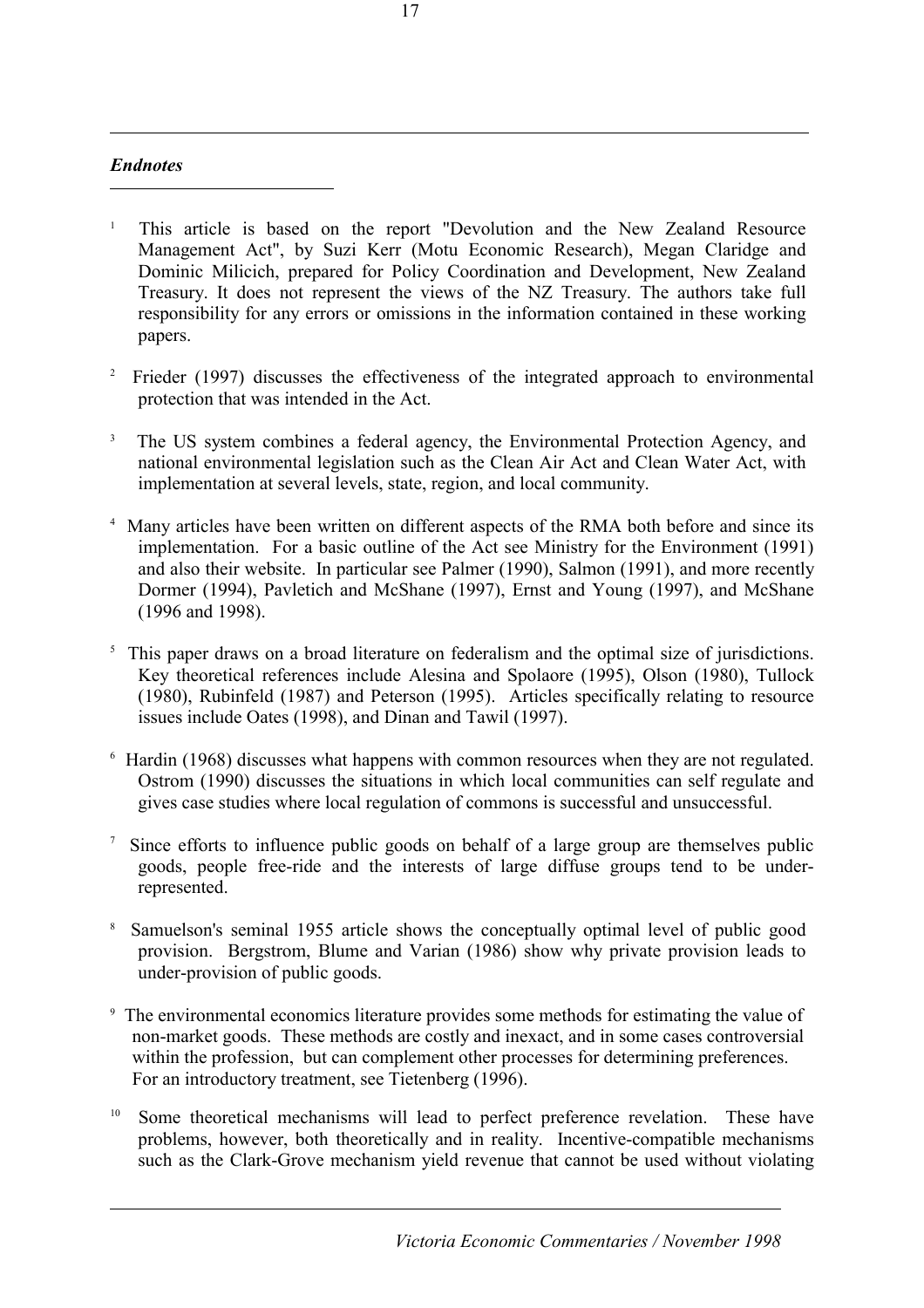incentive compatibility. They are also vulnerable to manipulation. On the practical side, because of their complexity, they are infeasible for large groups or large numbers of issues. In addition, many empirical techniques are used to estimate non-market values. These can contribute to the political process but not replace it.

- <sup>11</sup> For a basic reference on these issues see Stiglitz (1988). For a more advanced discussion see Atkinson and Stiglitz (1980) Chapter 17.
- <sup>12</sup> See Rubinfeld (1987) for a survey of the literature extending this model.
- <sup>13</sup> When central government requires local governments to provide services but does not provide funding this is known as an unfunded mandate. When individuals or jurisdictions do not bear costs they tend to overstate their valuation of the public good, leading to over-provision (Tullock 1980).
- <sup>14</sup> This concept is sometimes called 'fiscal equivalence' (Olson 1980).
- <sup>15</sup> Of course if the jurisdiction for cost bearing is larger than the area of effects fiscal externalities arise and decisions are unbalanced.
- <sup>16</sup> For perceived equity reasons, it is difficult for central government to differentiate policies. It would be even more difficult for central government to tax differently in different areas. People would not make a clear connection between the variance in tax and that in regulations and public services.
- <sup>17</sup> The diagram captures only three of the four criteria for good decision making. One remaining issue that must be considered is whether the costs of duplicating objective information outweigh the benefits that arise through local control of a local issue. In this case they do not. Subjective preferences are very important and likely to be extremely heterogeneous, so any advantage of lack of duplication through one decision being made centrally is likely to be outweighed by the advantages of maximising preference revelation through localised decision making.
- <sup>18</sup> A contrasting example would be deciding appropriate levels of drinking water treatment. Here knowledge about the costs and physical effects of different systems is more important than variance in preferences about water quality. Preferences are probably fairly homogeneous.
- <sup>19</sup> In particular, costs may not be equitably distributed within the jurisdiction if some groups are more politically powerful than others or if there are no mechanisms for compensating land-owners when regulation imposes very high costs on a few individuals.
- <sup>20</sup> In the case of drinking water quality, benefits are at the regional level and objective information is critical. Under the RMA, regional councils make decisions about drinking water provision. Regional council boundaries roughly match watersheds. Water users and ratepayers bear costs. Again, decisions, benefits and costs are aligned.
- $21$  In many cases the social decision makers and implementers will be the same people.

l